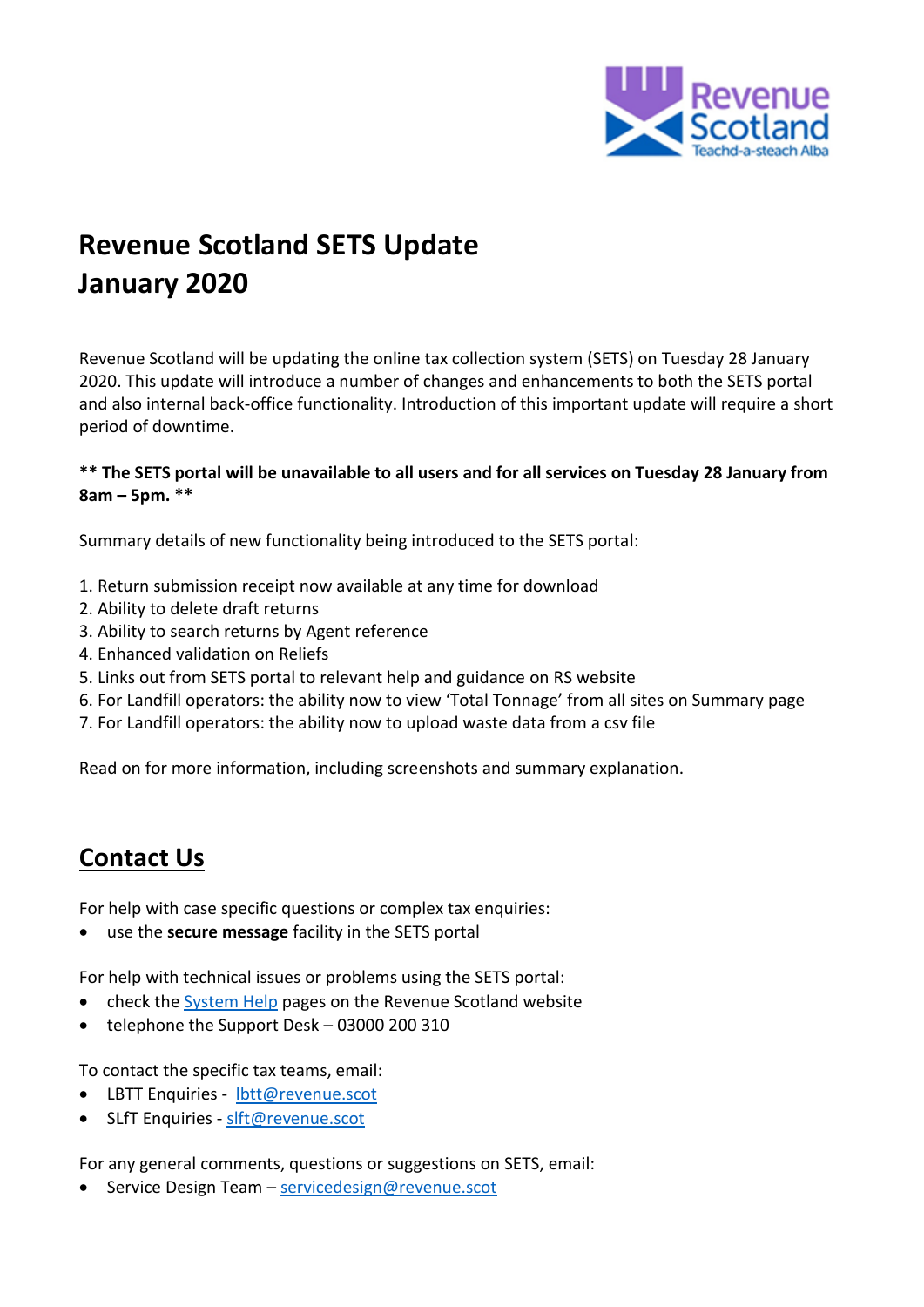# **All users (LBTT and SLfT)**

### **1. Return submission receipt now available at any time for download**

A new 'Receipt' option in the submitted returns section of the Dashboard, displays a new 'Return Submission Receipt' for each submitted return (Conveyance, Transfer or Lease). Select 'Receipt' from the submitted returns section of the Dashboard to download, print or save locally, as below:

|                                                                                                                                                                                                                           |                                                                                             |                                                                                                  | Dashboard Account details Sign out |  |                                                                          |                                                                                                                                                                                                                                     |                                                                                                                                                                                                                                          |  |
|---------------------------------------------------------------------------------------------------------------------------------------------------------------------------------------------------------------------------|---------------------------------------------------------------------------------------------|--------------------------------------------------------------------------------------------------|------------------------------------|--|--------------------------------------------------------------------------|-------------------------------------------------------------------------------------------------------------------------------------------------------------------------------------------------------------------------------------|------------------------------------------------------------------------------------------------------------------------------------------------------------------------------------------------------------------------------------------|--|
| <b>Dashboard</b><br><b>Create LBTT return</b><br>Unread messages<br>All messages<br><b>Draft returns</b><br>Return<br>Your<br>reference<br>reference<br>RS6095568PSJT<br>Test123                                          | <b>Create SLfT return</b><br><b>Description</b><br>Lease<br>EH6 6QQ, SCOTLAND<br>Joe Bloggs | Create new message<br>Scottish Government, Victoria Quay, Leith Docks, EDINBURGH,                |                                    |  | Version<br>1                                                             | The submission date is 08/01/2020.                                                                                                                                                                                                  | <b>Your return has been</b><br>submitted<br>Your Land and Buildings Transaction Tax return has now been submitted.                                                                                                                       |  |
| <b>Download PDF</b><br>ontinue:                                                                                                                                                                                           | Delete                                                                                      |                                                                                                  |                                    |  |                                                                          | <b>Return reference</b>                                                                                                                                                                                                             | RS6095637CBCR                                                                                                                                                                                                                            |  |
|                                                                                                                                                                                                                           |                                                                                             | $1 - 1$                                                                                          |                                    |  |                                                                          | <b>Title number (if</b>                                                                                                                                                                                                             |                                                                                                                                                                                                                                          |  |
| All returns                                                                                                                                                                                                               |                                                                                             |                                                                                                  |                                    |  |                                                                          | provided)<br><b>Property address</b>                                                                                                                                                                                                | Scottish Government, Victoria Quay, Leith Docks,                                                                                                                                                                                         |  |
| <b>Outstanding balance</b>                                                                                                                                                                                                |                                                                                             |                                                                                                  |                                    |  |                                                                          | <b>Buyer</b>                                                                                                                                                                                                                        | EDINBURGH, EH6 6QQ<br>Mr Joe Bloggs                                                                                                                                                                                                      |  |
| Return<br>Your<br>reference<br>reference                                                                                                                                                                                  | <b>Submitted</b><br>date                                                                    | <b>Description</b>                                                                               | Version Balance Status             |  |                                                                          | <b>Description of</b><br>transaction                                                                                                                                                                                                | Conveyance or transfer                                                                                                                                                                                                                   |  |
| RS6095637CBCR                                                                                                                                                                                                             | 08/01/2020                                                                                  | Conveyance or transfer<br>Scottish Government, Victoria<br>Quay, Leith Docks,                    | $\mathbf{1}$                       |  | £100.00 Filed<br>(Debit)                                                 | <b>Effective date</b>                                                                                                                                                                                                               | 03/01/2020                                                                                                                                                                                                                               |  |
| Download PDF<br>ransactions                                                                                                                                                                                               |                                                                                             | EDINBURGH, EH6 6QQ,<br>SCOTLAND<br>Joe Bloggs<br>Amend<br>Message<br>$1 - 1$                     |                                    |  |                                                                          | Your reference (if<br>provided)<br>return OR the filing date of the return.                                                                                                                                                         | Payment is due by the earlier of either 5 working days after submission of the<br>You are paying by BACS. Help and advice on how to pay LBTT is available.                                                                               |  |
|                                                                                                                                                                                                                           |                                                                                             |                                                                                                  |                                    |  |                                                                          | interest.<br>310.                                                                                                                                                                                                                   | If your return or payment is late, you may be liable to penalties or liable to<br>If you have any queries about this return, you can contact Revenue Scotland<br>by sending a secure message or by calling the support desk on 03000 200 |  |
| Your Land and Buildings Transaction Tax return was submitted on 08/01/2020<br><b>Return reference</b>                                                                                                                     | <b>RS6095637CBCR</b>                                                                        |                                                                                                  |                                    |  |                                                                          | The transaction ID must be included with any payment submitted or in any<br>correspondence regarding this transaction. This acknowledgment should not<br>be sent to Registers of Scotland as part of the land registration process. |                                                                                                                                                                                                                                          |  |
| Title number (if provided)                                                                                                                                                                                                |                                                                                             |                                                                                                  |                                    |  | Receipt<br>Send secure message                                           |                                                                                                                                                                                                                                     |                                                                                                                                                                                                                                          |  |
| Scottish Government, Victoria Quay, Leith Docks, EDINBURGH, EH6 6Q<br><b>Property address</b><br><b>Buyer</b><br>Mr Joe Bloggs                                                                                            |                                                                                             |                                                                                                  |                                    |  | Go to dashboard                                                          |                                                                                                                                                                                                                                     |                                                                                                                                                                                                                                          |  |
| <b>Description of transaction</b>                                                                                                                                                                                         | <b>Conveyance or transfer</b>                                                               |                                                                                                  |                                    |  |                                                                          |                                                                                                                                                                                                                                     |                                                                                                                                                                                                                                          |  |
| Effective date of transaction 03 January 2020                                                                                                                                                                             |                                                                                             |                                                                                                  |                                    |  |                                                                          |                                                                                                                                                                                                                                     |                                                                                                                                                                                                                                          |  |
| Agent reference (if provided)                                                                                                                                                                                             |                                                                                             |                                                                                                  |                                    |  | Above: existing Return Submission<br>Confirmation, presented at point of |                                                                                                                                                                                                                                     |                                                                                                                                                                                                                                          |  |
| Help and advice on how to pay LBTT is available at https://www.revenue.scot/paylbtt<br>If your return or payment is late, you may be liable to penalties or liable to interest.                                           |                                                                                             |                                                                                                  |                                    |  | submission.                                                              |                                                                                                                                                                                                                                     |                                                                                                                                                                                                                                          |  |
| If your transaction is subject to Additional Dwelling Supplement (ADS), you will need the<br>information in this receipt to reclaim that amount.<br>Guidance is available online at https://www.revenue.scot/lbttguidance |                                                                                             |                                                                                                  |                                    |  | Left: new Return Submission Receipt,                                     |                                                                                                                                                                                                                                     |                                                                                                                                                                                                                                          |  |
| If you have any queries about this return, you can contact Revenue Scotland by sending a secure<br>message through the online Revenue Scotland portal or by calling the support desk on 03000 200<br>310                  |                                                                                             |                                                                                                  |                                    |  | Dashboard.                                                               | available at any time from the                                                                                                                                                                                                      |                                                                                                                                                                                                                                          |  |
| process.                                                                                                                                                                                                                  |                                                                                             | This acknowledgment should not be sent to Registers of Scotland as part of the land registration |                                    |  |                                                                          |                                                                                                                                                                                                                                     |                                                                                                                                                                                                                                          |  |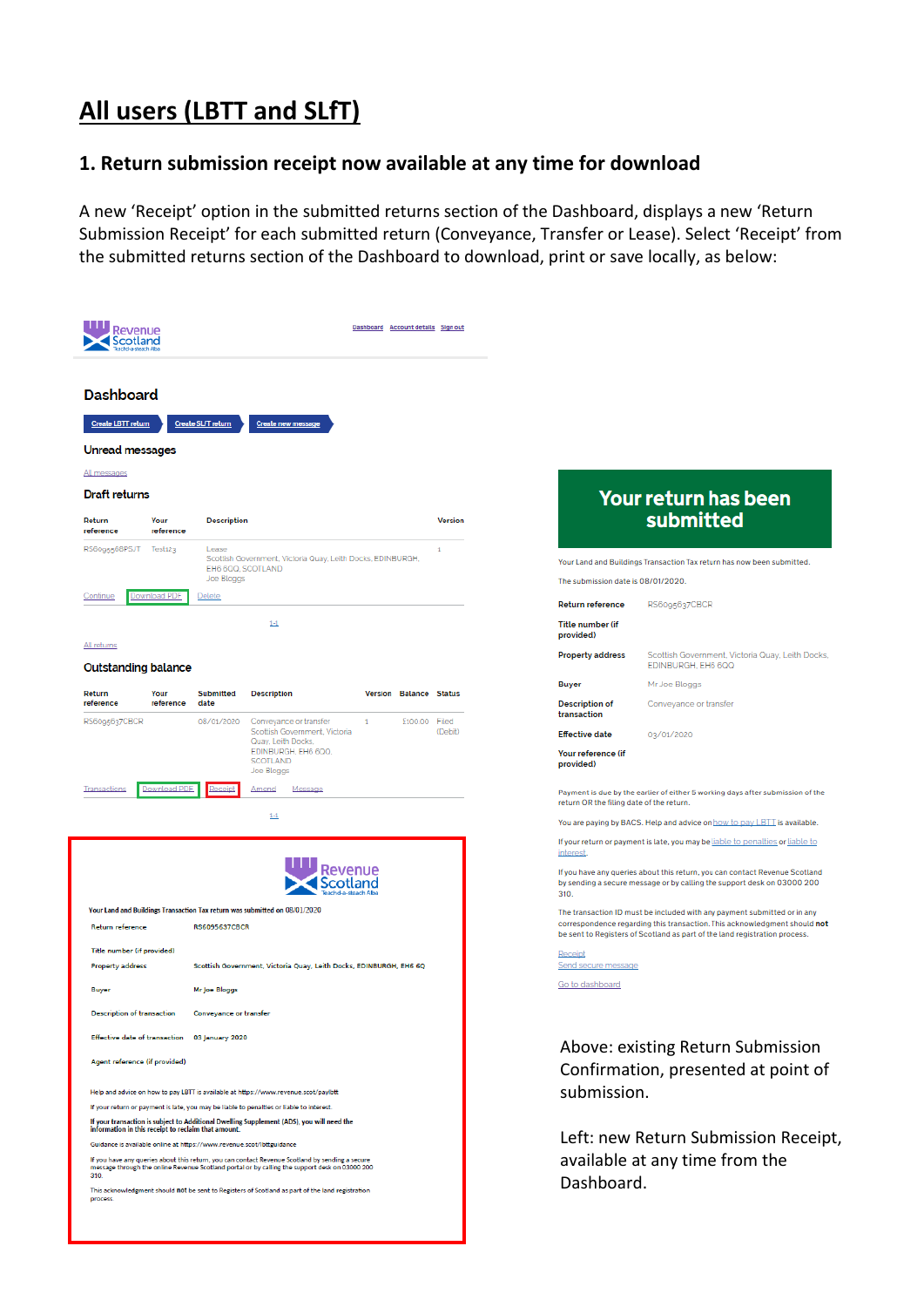Also new in the Dashboard is the option to 'Download PDF'. Available for both draft and submitted returns, select 'Download PDF' to display all information contained in the draft and submitted return.

| <b>About the return</b>               |                            |  |
|---------------------------------------|----------------------------|--|
| <b>Return reference</b>               | <b>RS6095637CBCR</b>       |  |
| Version<br><b>Status</b>              | n.<br>Filed                |  |
| Which return do you want to submit?   | Conveyance or transfer     |  |
| <b>Agent details</b>                  |                            |  |
| Title                                 |                            |  |
| First name                            | Any                        |  |
| Last name<br>Your reference           | Agent                      |  |
| DX number and exchange                |                            |  |
| <b>Telephone number</b>               | 07890 123456               |  |
| Email                                 | any.agent@email.com        |  |
| <b>Agent address</b>                  |                            |  |
| <b>Building and street</b>            | <b>Scottish Government</b> |  |
|                                       | Victoria Quay              |  |
|                                       | <b>Leith Docks</b>         |  |
| Town                                  | <b>EDINBURGH</b>           |  |
| County<br>Postcode                    | EH6 6QQ                    |  |
| About the buyer(A private individual) |                            |  |
| Title                                 | Mr                         |  |
| First name                            | Joe                        |  |
| Last name                             | <b>Bloggs</b>              |  |

Left: new Download PDF report, available at any time from the Dashboard – available for both draft and submitted returns.

### **2. Ability now to delete draft returns**

A new 'Delete' option in the draft returns section of the Dashboard allows uers to delete individual draft returns. Select 'Delete' for each individual draft return you wish to remove. Please note; once deleted, individual draft returns cannot then be reinstated.

| Revenue                                                                                                         | Dashboard Account details Sign out                                                                                       |                |
|-----------------------------------------------------------------------------------------------------------------|--------------------------------------------------------------------------------------------------------------------------|----------------|
| <b>Dashboard</b><br><b>Create LBTT return</b><br><b>Unread messages</b><br>All messages<br><b>Draft returns</b> | <b>Create new message</b>                                                                                                |                |
| Return<br>Your<br>reference<br>reference                                                                        | <b>Description</b>                                                                                                       | <b>Version</b> |
| RS6095637CBCR                                                                                                   | Conveyance or transfer<br>Scottish Government, Victoria Quay, Leith Docks, EDINBURGH,<br>EH6 6QQ, SCOTLAND<br>Joe Bloggs | $\mathbf{1}$   |
| Continue<br>Download PDF                                                                                        | elete                                                                                                                    |                |
| RS6095568PSJT<br>Test <sub>123</sub>                                                                            | Lease<br>Scottish Government, Victoria Quay, Leith Docks, EDINBURGH,<br>EH6 6QQ, SCOTLAND<br>Joe Bloggs                  | 1              |
| Continue<br>Download PDF                                                                                        | Delete                                                                                                                   |                |
|                                                                                                                 | $1 - 2$                                                                                                                  |                |
| <b>All returns</b>                                                                                              |                                                                                                                          |                |
| <b>Outstanding balance</b>                                                                                      |                                                                                                                          |                |
|                                                                                                                 | $1 - 0$                                                                                                                  |                |
| All transactions                                                                                                |                                                                                                                          |                |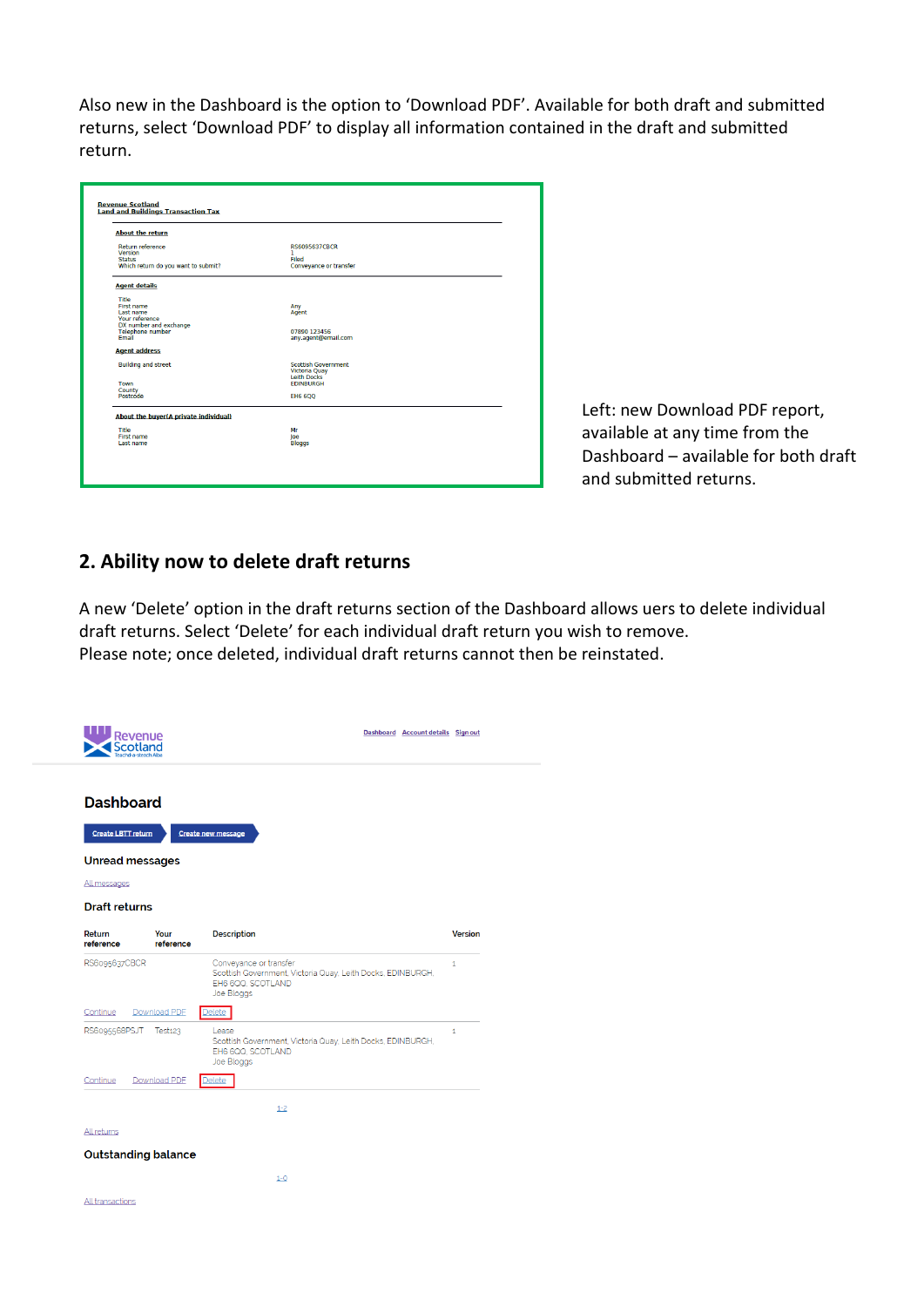# **LBTT users**

### **3. Ability now to search returns by Agent reference**

A new 'Your reference' search option allows returns to be searched by individual and specific Agent references.

| Dashboard Account details Sign out                                                                                                                                                                                              |                                                                                                                                                                                    |
|---------------------------------------------------------------------------------------------------------------------------------------------------------------------------------------------------------------------------------|------------------------------------------------------------------------------------------------------------------------------------------------------------------------------------|
| <b>All returns</b><br>List of all submitted returns<br><b>Return reference</b><br>Enter part or all of the Revenue Scotland return reference                                                                                    | Left: search returns using any/all of<br>your Agent reference in the new<br>'Your reference' search option                                                                         |
| <b>Your reference</b><br>Enter part or all of your reference<br>Hide options<br><b>Submitted from date</b><br><b>Submitted to date</b><br>dd/mm/yyyy<br>dd/mm/yyyy<br>崗<br>贔                                                    | Below Left: from the Return<br>Summary screen, this is where you<br>would both enter (red box) an Agent<br>reference and also check (green box)<br>any existing reference details. |
| <b>Description</b><br>Enter part or all of the description to search by property address, buyer/landlord name or return type<br><b>Return status</b><br><b>Choose from list</b><br>Draft<br>Filed<br>Disregarded<br><b>Find</b> | Below Right: after clicking through<br>the 'Edit agent details' on the Return<br>Summary screen, this is where you<br>would enter any reference for this<br>return.                |

Enter, check or amend the optional Agent reference details from the screens below:

| Revenue<br>cotland                                                                                                                                                 | Dashboard Account details Sign out | <b>Revenue</b><br><b>Scotland</b>                                   | Dashboard Account details Sign out |
|--------------------------------------------------------------------------------------------------------------------------------------------------------------------|------------------------------------|---------------------------------------------------------------------|------------------------------------|
| + Back                                                                                                                                                             |                                    | 4 Back                                                              |                                    |
| <b>Return Summary</b>                                                                                                                                              |                                    | <b>Agent details</b>                                                |                                    |
| Your return summary                                                                                                                                                |                                    | Provide your details                                                |                                    |
| The LBTT return is split into sections which can be completed in any order. You must complete all the sections before<br>submitting the return.                    |                                    | Provide details of the agent dealing with this transaction          |                                    |
| Before leaving the return, save your changes by clicking on the 'save draft' button. Any unsaved<br>ø<br>changes will be lost.                                     |                                    | <b>Title (Optional)</b><br>Choose from list                         |                                    |
| <b>Contact details for agent</b>                                                                                                                                   | <b>Edit agent details</b>          | <b>First name</b><br>Any                                            |                                    |
| <b>Name</b>                                                                                                                                                        | <b>Your reference</b>              |                                                                     |                                    |
| Any Agent                                                                                                                                                          | None provided                      | Last name<br>Agent                                                  |                                    |
| <b>About the buyer</b>                                                                                                                                             | Add a buver                        | Your reference (Optional)<br>This is your reference for this return | ٠                                  |
| <b>About the seller</b>                                                                                                                                            | Add a seller                       |                                                                     |                                    |
| About the property                                                                                                                                                 | Add a property                     | DX number and exchange (Optional)                                   |                                    |
| <b>About the transaction</b>                                                                                                                                       | <b>Add transaction details</b>     | Telephone number<br>07890 123456                                    |                                    |
| <b>About the calculation</b>                                                                                                                                       | Edit calculation                   | Email                                                               |                                    |
| The amounts in this section will be automatically calculated when you create or update the transaction section.<br>You can edit them before you submit the return. |                                    | any.agent@email.com                                                 |                                    |
| <b>LBTT</b> calculated                                                                                                                                             | £0.00                              | Next                                                                |                                    |
| Total LBTT reliefs claimed                                                                                                                                         | £0.00                              |                                                                     |                                    |
| Total tax payable                                                                                                                                                  | £0.00                              |                                                                     |                                    |

Save draft submit return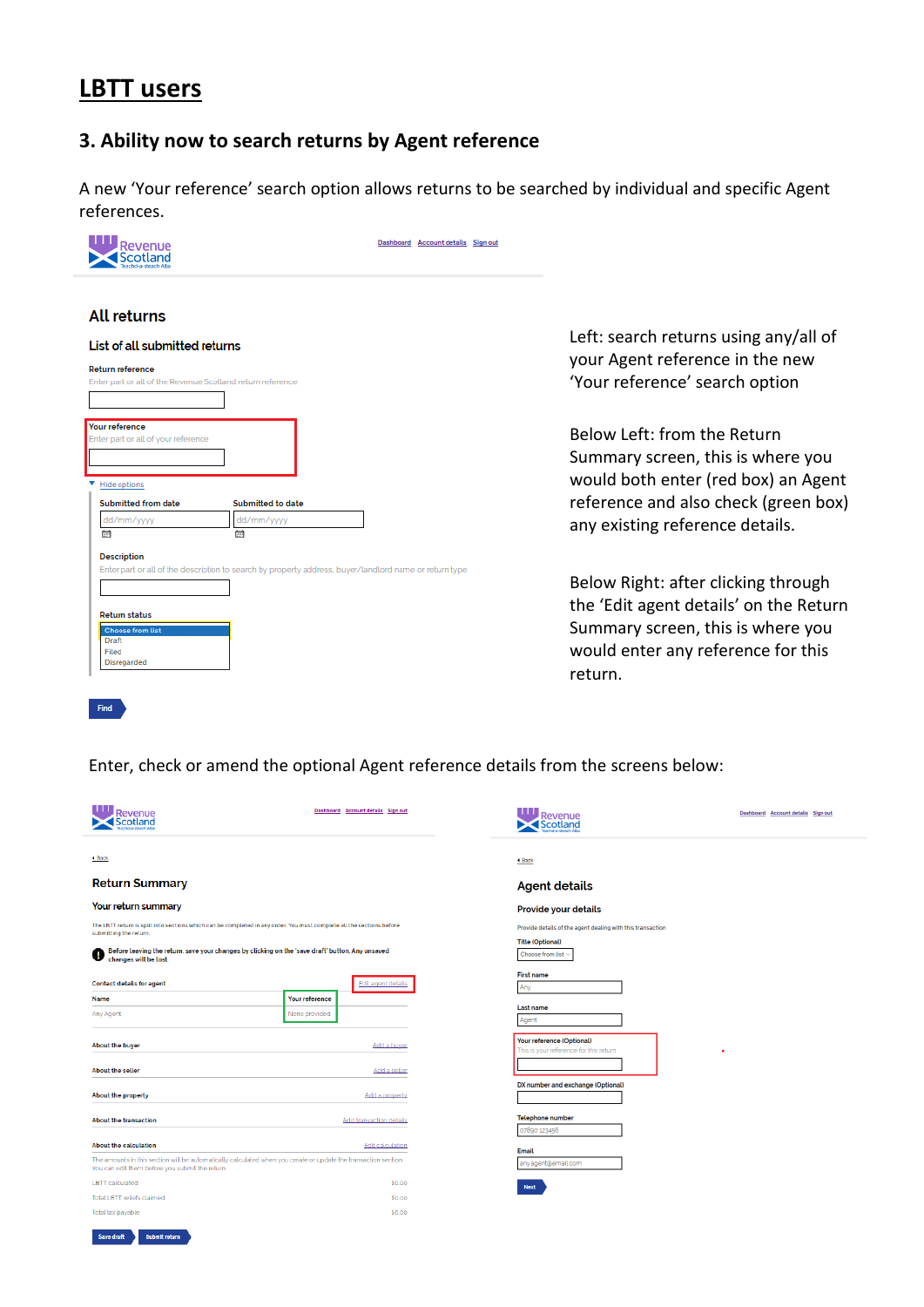#### **4. Enhanced validation now on Reliefs**

New validation on certain reliefs have now been enabled in the SETS portal. Certain reliefs types will now be automatically calculated from already entered data; all others should have an amount manually entered, as below.

All reliefs amounts (calculated and entered) can now be seen later in the return and changes as required before submission.

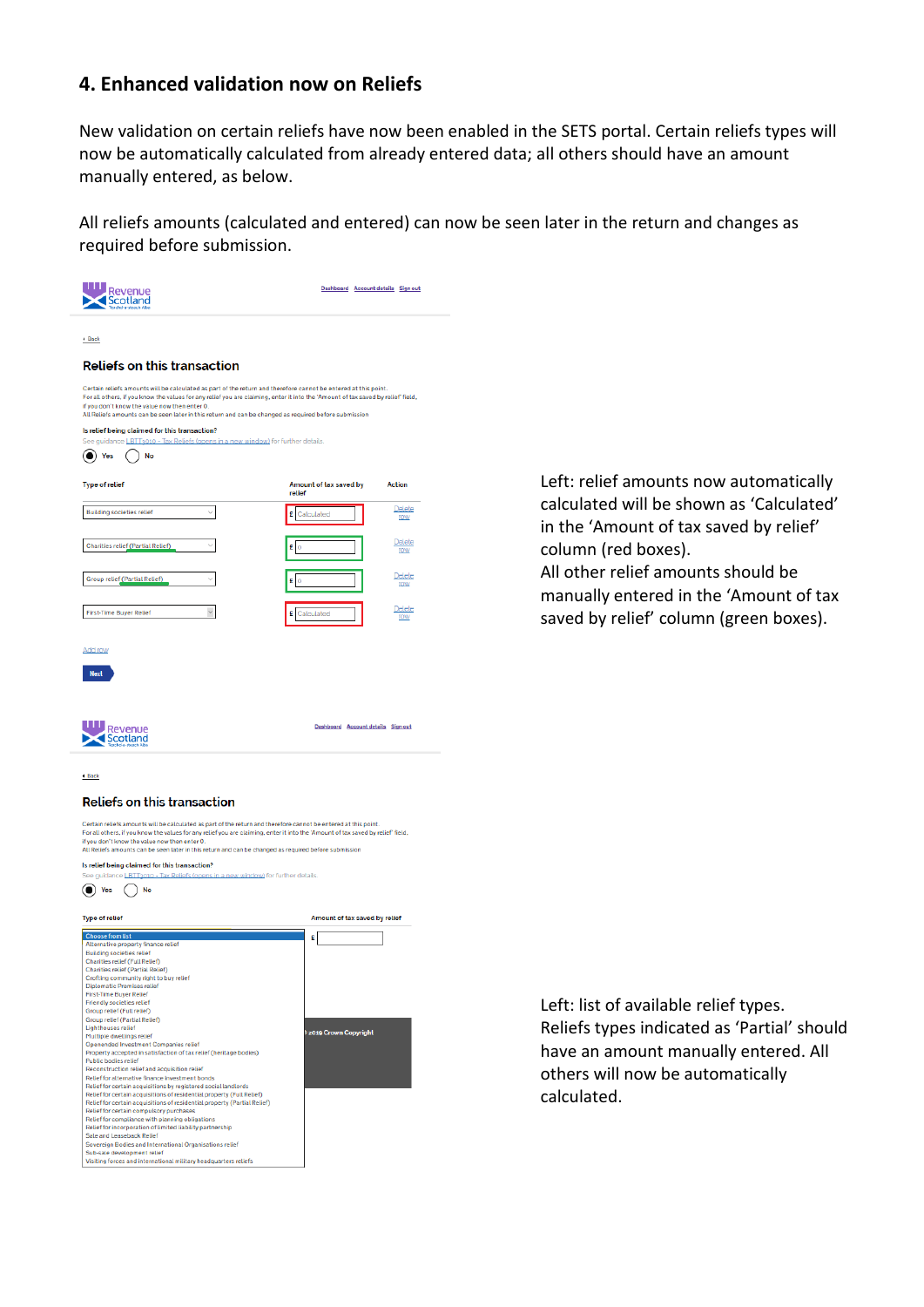### **5. Links out from SETS portal to relevant 'How To' help and legislative guidance on Revenue Scotland website and elsewhere.**

At certain points throughout the SETS portal, new help text has been added as well as hyperlinks out to relevant online help and guidance.

Please note: all external hyperlinks open in a new window.





Dashboard Account details Sign out

 $\triangleleft$  Back

#### **About the transaction**

What is the property type for this transaction?

See guidance LBTT4010 - Meaning of residential property (opens in a new window) and LBTT4012 - Meaning of<br>non-residential property and treatment of 'mixed' property (opens in a new window) for further details  $\bigcirc$  Residential  $\bigcirc$  Non-residential

Left: new hyperlinks out to relevant help and guidance on the Revenue Scotland website.